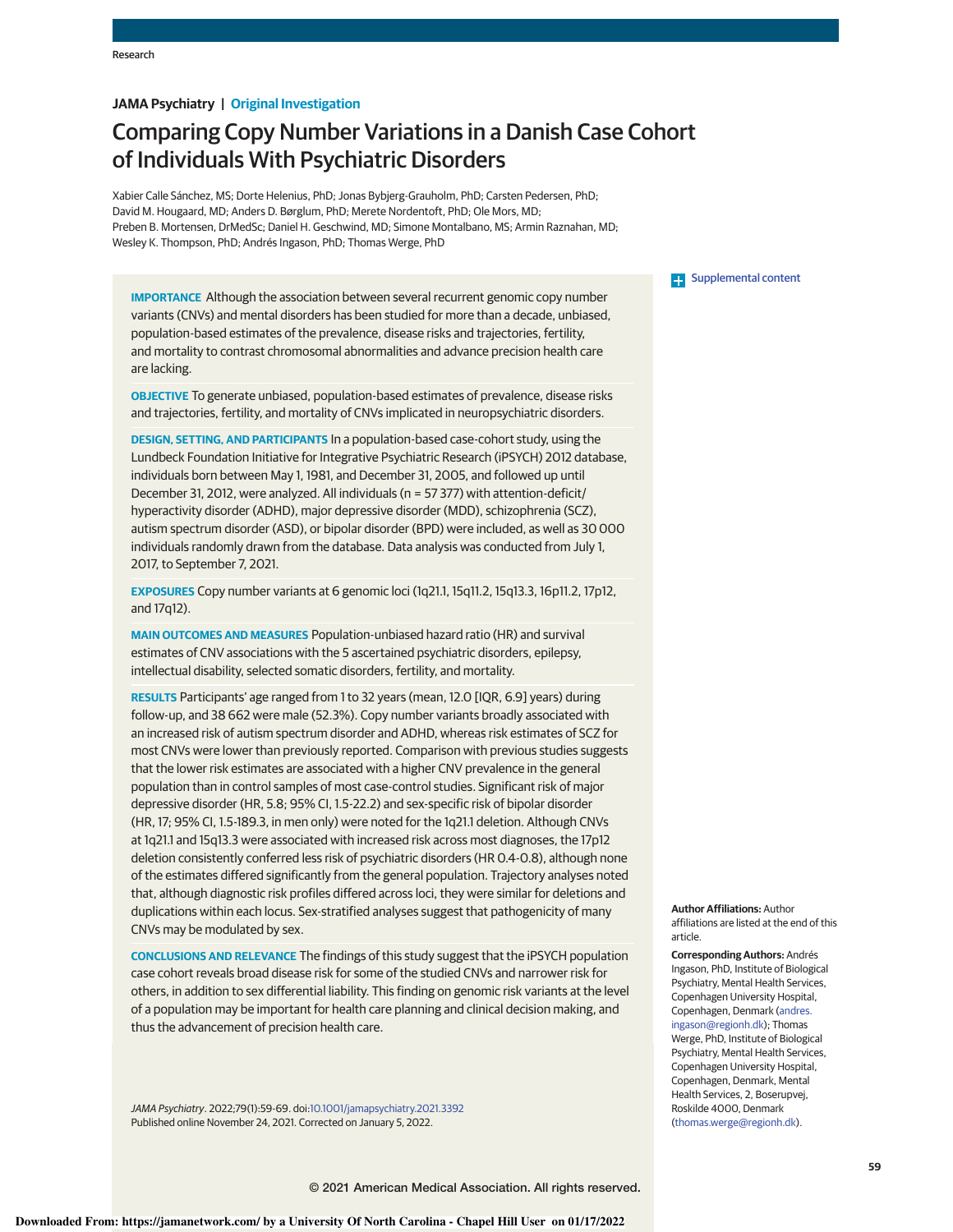**OM** ver the past decades, advances in large-scale geno-<br>typing and sequencing have led to the identification<br>of pathogenic genomic variations, such as single<br>nucleotide variants, indels, and copy number variation (CNV), ver the past decades, advances in large-scale genotyping and sequencing have led to the identification of pathogenic genomic variations, such as single greatly expanding our knowledge of genomic disorders and their links to neuropsychiatric phenotypes.<sup>1,2</sup> In particular, recurrent de novo CNVs constitute an important type of genetic variation that confers high risk for severe neurodevelopmental disorders, such as intellectual disability (ID), autism spectrum disorder (ASD), attention-deficit/hyperactivity disorder (ADHD), and later-onset psychotic disorders, as well as epilepsy and premature death.<sup>3</sup>

Although CNVs at several distinct loci have been definitively associated with neuropsychiatric disorders in large, casecontrol studies of specific mental diagnoses,<sup>1</sup> accurate population prevalence and relative risk estimates are lacking inmost cases, as few reports have been based on epidemiological study designs examining genomic risk variants in a population. Accuracy in estimation of penetrance across multiple pathogenic CNVs is crucial for understanding the architecture of genetic risk in psychiatry and for our capacity to use an individual's CNV status to advance precision psychiatry and clinical diagnostics. To our knowledge, there have been no comparative population-based studies of prevalence and penetrance across the major recurrent CNVs that impart risk for psychopathologic disorders.

The need to address this large gap in knowledge is demonstrated by studies of velocardiofacial syndrome (deletion 22q11.2), which has been known for a quarter of a century and is among the best characterized of human mutations.<sup>4</sup> Deletions at 22q11.2 were thought to confer a more than 20-fold increase in the risk for schizophrenia (SCZ) based on classical studies in clinically ascertained cohorts.<sup>4-8</sup> However, this penetrance estimate has been substantially revised to an approximately 2-fold increase by a population-based study of CNVs at 22q11.2 in the Danish Lundbeck Foundation Initiative for Integrative Psychiatric Research (iPSYCH) case cohort.<sup>9</sup> This observation, which to our knowledge is from the first population-based study of psychiatric CNV penetrance using nationwide diagnostic registry data, suggests that clinical cohorts and case-control samples are biased toward carriers who are severely affected by 22q11.2 deletion and healthy controls, and that clinically unaffected carriers are much more frequent in the general population than anticipated. It is not known whether similarlymajor revisions of penetrance would be seen for population-based analysis of other recurrent CNVs in psychiatry.

Herein, we used the Danish population-based iPSYCH2012 case cohort<sup>9,10</sup> to estimate the true population prevalence, early mortality, and trajectory of disease risk for recurrent CNVs at 6 of the most commonly studied genomic loci (1q21.1, 15q11.2, 15q13.3, 16p11.2, 17p12, and 17q12), $^{11\text{-}16}$  as well as to directly compare their penetrance and expressivity (eTable 1 in the Supplement provides hg19 coordinates and number of probes at each locus). This iPSYCH case cohort includes all individuals born in Denmark from May 1, 1981, to December 31, 2005 (n = 57 377) diagnosed with ADHD, major depressive disorder (MDD), SCZ, ASD, or bipolar disorder (BPD), as well

### **Key Points**

**Question** What are the population-based prevalence and risk of psychiatric disorders associated with pathogenic copy number variations (CNVs) and how do they compare?

**Findings** In a cohort study including 86 189 individuals, increased CNV-associated risk of autism, attention-deficit/hyperactivity disorder, schizophrenia, and major depressive disorder, as well as bipolar disorder in men for deletion at 1q21.1, was observed. Population-based penetrance estimates were generally lower than those from prior studies; time-dependent analyses identified variegated disease trajectories across genomic loci, whereas deletions and duplications within each locus had similar trajectory patterns.

**Meaning** The findings of this study suggest that population-based analysis substantially revises prevalence and penetrance estimates for pathogenic CNVs; precision health care needs to be tailored to the specific CNV, and to the age and gender of the affected individual.

as 30 000 population controls randomly drawn from the same birth cohort, corresponding to roughly 2% of the entire Danish population born in 1981-2005.<sup>10</sup>

## Methods

This study was based on the iPSYCH case cohort, which has been previously described in detail.<sup>9,10</sup> The use of all data in our study follows the standards of the Danish Scientific Ethics Committee, the Danish Health Data Authority, the Danish Data Protection Agency, and the Danish Neonatal Screening Biobank Steering Committee. For this study, the Danish Scientific Ethics Committee has, in accordance with Danish legislation, waived the need for informed consent in biomedical research based on existing biobanks. Data access was via secure portals in accordance with Danish data protection guidelines set by the Danish Data Protection Agency, the Danish Health Data Authority, and Statistics Denmark.

The present study is based on the iPSYCH2012 case cohort of 86 189 individuals from the 1 472 762 singletons born between May 1, 1981, and December 31, 2005, in Denmark who were residents of Denmark at age 1 year and had a mother registered in the Danish Civil Registration System<sup>9,10</sup>; data on race and ethnicity are not recorded or used anywhere in Danish society. The case cohort is made up of 2 components: cases and population comparison cohort. Cases included all individuals ( $n = 57377$ ) who have been clinically diagnosed with MDD (International Statistical Classification of Diseases, Tenth Edition [ICD-10] code F32-33), ASD (ICD-10 code F84), BPD (ICD-10 code F30-31), SCZ (ICD-10 code F20), or ADHD (ICD-10 code F90) according to inpatient and outpatient discharge diagnoses from all Danish hospitals until December 31, 2012, obtained from the Danish Psychiatric Central Research Register.<sup>17</sup> The total number of cases is less than the sum of the subtotal for each diagnosis because some individuals have more than 1 diagnosis, and the total number of samples in the study is smaller than the sum of cases and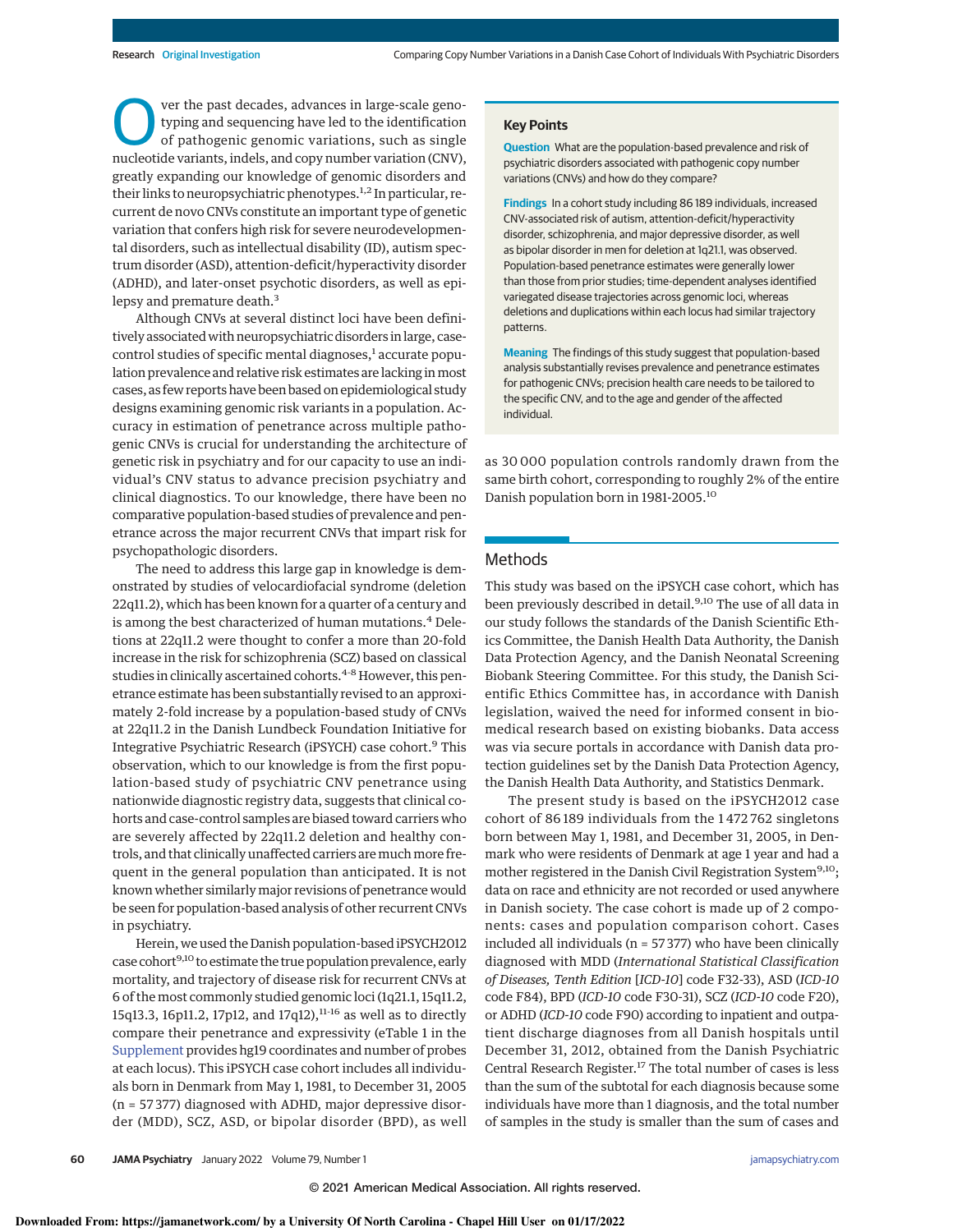cohort because the cohort is a random sample of the population and therefore includes a small number of cases (eFigure 6 in the Supplement). Details on DNA extraction and CNV calling are given in the eMethods and eFigure 1 in the Supplement.

# Statistical Analysis

Primary analyses were weighted Cox proportional hazards (CPH) regression models, with age at first hospital admission as an inpatient or outpatient for each of the 5 psychiatric diagnoses as the outcomes. If individuals did not have a relevant hospital contact by December 31, 2012, or died, immigrated, or were lost to follow-up, they were censored at the appropriate date. For those with epilepsy and ID, we derived weights and analyzed data in the same way as the ascertained diagnoses, because epilepsy and ID are frequently comorbid brain disorders, especially with ASD. The presence of a deletion or duplication was included as an independent variable, coded as no CNV (ie, both chromosomes intact) as the reference category. All CPH regression models included sex at birth as a stratification variable. Inverse probability of sampling weights was computed as described by Barlow et al<sup>18</sup> and used in analyses to obtain population-unbiased estimates of relative and absolute risk. A robust estimator of variance was used for computing SEs of regression coefficients. Wald statistics using the robust SEs were applied to test for significance of hazard ratios (HRs) for deletions and duplications. Sex-specific analyses were done following the same weighted CPH regression model but each sex was analyzed separately.

The multistate model was fitted using the same procedure as in the primary analyses and defined outcomes as the age at onset for each of the possible transition states: ADHD alone, ASD alone, ADHD and ASD, ADHD and ID, and ASD and ID, allowing the baseline hazard to differ for all state transitions. Probabilities were determined from inverse probability of sampling-weighted multistate survival models for individuals with and without CNV calls. In the survival models, participants were censored if they had not transitioned from a given state by the end of the study or if they had died, emigrated, or otherwise been lost to follow-up.

To study early mortality, we fitted a CPH regression model with age at death (or date of censoring) as the primary outcome and CNV status as an independent variable as coded in the primary analyses. Fertility was studied separately for each sex using a Poisson regression model with the number of offspring as the outcome. Copy number variant status was entered as an independent variable and adjusted for the 5 main iPSYCH disorders. Copy number variant associations with 172 somatic disorders (available for analysis owing to prior indication of an association with mental disorders) was done using the CPH regression model in the entire case cohort and adjusting for the 5 main iPSYCH disorders. Data analysis was conducted from July 1, 2017, to September 7, 2021. All statistical analyses were performed in R, version 3.3.1 (R Foundation for Statistical Computing), and CPH regression models were fitted using the R package survival. With 2-tailed testing, findings were significant at  $P < .05$ .

# Results

This study leveraged the iPSYCH case cohort (eFigure 6 in the Supplement). After initial quality control, the random population cohort included 25 704 individuals and the case sample included 49 250 individuals (eTable 2 in the Supplement).<sup>10</sup> Participants were aged 1 to 32 years (mean, 12.0 [IQR, 6.9] years), 38 662 were male (52.3%), and 35 261 were female (47.7%). The number of samples eligible for analysis following further locus-specific LRR–SD-based quality control differed across the 6 CNV loci (eTable 1 and eMethods in the Supplement). In total, we identified 520 deletions (1 in 142 individuals) and 660 duplications (1 in 122 individuals) in the overall case cohort for the 6 examined loci (eTable 2 in the Supplement).

The prevalence of the identified CNVs in the Danish population was estimated using the random cohort and ranged from 0.021% (95% CI, 0.008%-0.045%) (1:4865) for the 15q13.3 deletion to 0.49% (95% CI, 0.41%-0.59%) (1:203) for the 15q11.2 duplication (Table 1). Duplications were significantly more frequent than deletions at 1q21.1 (ratio,  $4.6; P < 9.1 \times 10^{-4}$ ) and 15q13.3 (ratio,  $3.0; P < .04$ ), whereas no significant sex differences in prevalence for any of the CNVs were found (eTable 3 in the Supplement).

For each CNV, we compared observed prevalence rates with those previously reported in the UK Biobank (UKB)<sup>19</sup> and control samples from the largest published meta-analyses of ADHD,<sup>20</sup> ASD,<sup>21</sup> SCZ,<sup>22</sup> and BPD<sup>23</sup> studies. A meta-analysis of MDD studies has also been published<sup>24</sup> but could not be compared because it did not provide carrier counts by case-control status. This examination yielded 53 pairwise prevalence-rate comparisons: 6 of these found a significantly higher prevalence in the iPSYCH case cohort, involving 4 CNVs (Table 1).

Overall, the carrier rate was higher in the iPSYCH case sample than in unaffected individuals from the iPSYCH cohort for all CNVs except the deletion and duplication at 17p12 (eTable 4 in the Supplement). The case-cohort design and the use of inverse probability of sampling weights enabled us to generate population-unbiased HR estimates of CNV associations with risk for the 5 ascertained psychiatric outcomes (Figure 1 and Figure 2).

Consistent with previous studies, deletions at 1q21.1 and 15q13.3 associated with more diagnoses and showed higher HRs than their respective reciprocal duplications, whereas associations and HR patterns were less clear for other tested loci (Figure 1).We noted that the 17p12 deletion, although not significantly associated with any of the tested disorders, consistently showed an HR less than 1 for each disorder (eTable 4 in the Supplement for HR and 95% CI for each CNV for each diagnosis).

To assess inmore detail whether there was a consistent association of decreased vs increased gene dosage, we compared deletion and duplication HRs within each locus (eFigure 2 in the Supplement). This comparison revealed that 15q13.3 and 1q21.1, the loci with the greatest duplication to deletion prevalence ratios, were distinctive for deletions, consistently showing larger HRs for diagnostic outcomes than duplications (eFigure 2 in the Supplement).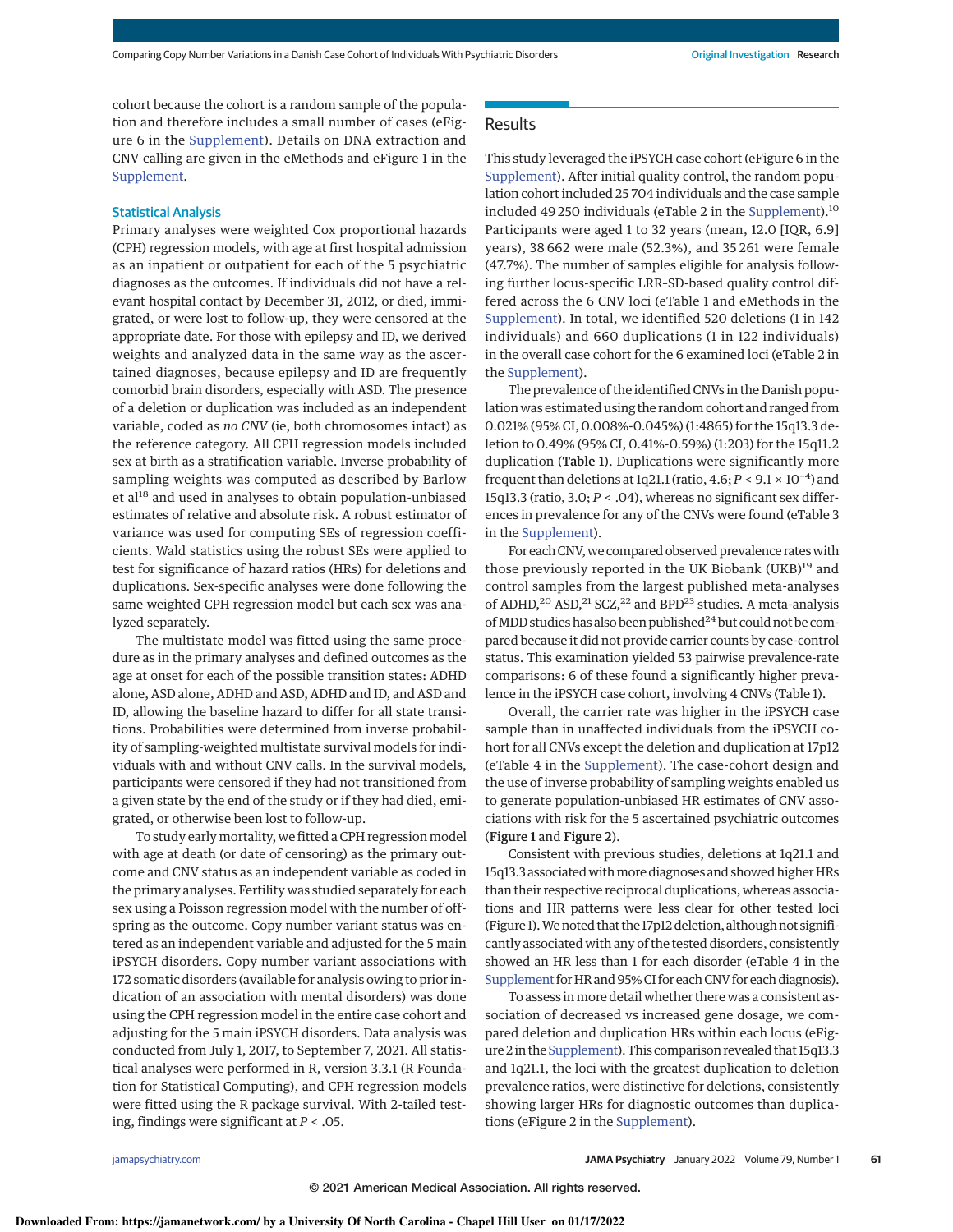|                                                                                                          | Deletions, %     |                    |                 |                                                                                                                             | Duplications, % |                    |                 |                       |
|----------------------------------------------------------------------------------------------------------|------------------|--------------------|-----------------|-----------------------------------------------------------------------------------------------------------------------------|-----------------|--------------------|-----------------|-----------------------|
| LOCUS                                                                                                    | iPsych           | Other <sup>a</sup> | OR <sup>b</sup> | P value                                                                                                                     | iPsych          | Other <sup>a</sup> | OR <sup>b</sup> | P value               |
| iPSYCH random sample ( $n = 19169-25431$ ) vs UK Biobank total population ( $n = 421268$ ) <sup>19</sup> |                  |                    |                 |                                                                                                                             |                 |                    |                 |                       |
| 1q21.1                                                                                                   | 0.021            | 0.027              | 0.78            | .84                                                                                                                         | 0.097           | 0.042              | 2.3             | $6.9 \times 10^{-4c}$ |
| 15q11.2                                                                                                  | 0.44             | 0.39               | 1.1             | .30                                                                                                                         | 0.49            | 0.48               | 1.0             | .84                   |
| 15q13.3                                                                                                  | 0.021            | 0.01               | 2.1             | .11                                                                                                                         | 0.062           | 0.057              | 1.1             | .68                   |
| 16p11.2                                                                                                  | 0.052            | 0.026              | 2.0             | .04                                                                                                                         | 0.11            | 0.033              | 3.3             | $6.5 \times 10^{-6c}$ |
| 17p12                                                                                                    | 0.051            | 0.056              | 0.91            | .89                                                                                                                         | 0.024           | 0.029              | 0.80            | .85                   |
| 17q12                                                                                                    | 0.023            | 0.0021             | 11              | $4.3 \times 10^{-4c}$                                                                                                       | 0.023           | 0.024              | 0.94            | > .99                 |
|                                                                                                          |                  |                    |                 | iPSYCH ADHD cases (n = 12 650-16 427) vs ADHD cases from meta-analysis (n = 8883) <sup>20</sup>                             |                 |                    |                 |                       |
| 1q21.1                                                                                                   | 0.11             | 0.079              | 1.4             | .53                                                                                                                         | 0.18            | 0.15               | 1.2             | .63                   |
| 15q11.2                                                                                                  | 0.58             | 0.42               | 1.4             | .11                                                                                                                         | 0.58            | NA                 | NA              | <b>NA</b>             |
| 15q13.3                                                                                                  | 0.070            | 0.14               | 0.52            | .13                                                                                                                         | 0.13            | NA                 | <b>NA</b>       | <b>NA</b>             |
| 16p11.2                                                                                                  | 0.063            | 0.079              | 0.80            | .79                                                                                                                         | 0.36            | 0.19               | 1.9             | .03                   |
| 17p12                                                                                                    | ≤0.024           | 0.056              | ≤0.43           | Not significant                                                                                                             | ≤0.024          | <b>NA</b>          | <b>NA</b>       | <b>NA</b>             |
| 17q12                                                                                                    | 0.048            | $\mathbf 0$        | Infinite        | .05                                                                                                                         | 0.12            | 0.068              | 1.7             | .29                   |
|                                                                                                          |                  |                    |                 | iPSYCH ASD cases (n = 11 022-14 145) vs ASD cases from published meta-analysis (n = 2120-4315) <sup>21</sup>                |                 |                    |                 |                       |
| 1q21.1                                                                                                   | 0.11             | 0.033              | 3.2             | .33                                                                                                                         | 0.28            | 0.26               | 1.1             | > .99                 |
| 15q11.2                                                                                                  | 0.67             | 0.094              | 7.1             | $3.1\times10^{-4c}$                                                                                                         | 0.46            | <b>NA</b>          | <b>NA</b>       | <b>NA</b>             |
| 15q13.3                                                                                                  | 0.074            | 0.19               | 0.39            | .11                                                                                                                         | 0.12            | <b>NA</b>          | <b>NA</b>       | <b>NA</b>             |
| 16p11.2                                                                                                  | 0.15             | 0.42               | 0.37            | .004                                                                                                                        | 0.29            | 0.39               | 0.73            | .34                   |
| 17p12                                                                                                    | ≤0.028           | 0.094              | ≤0.30           | Not significant                                                                                                             | ≤0.028          | NA                 | NA              | <b>NA</b>             |
| 17q12                                                                                                    | 0.072            | 0.094              | 0.76            | .67                                                                                                                         | 0.056           | NA                 | <b>NA</b>       | <b>NA</b>             |
|                                                                                                          |                  |                    |                 | iPSYCH SCZ cases (n = 1704-2590) vs SCZ cases from published meta-analysis (n = $21\,094)^{22}$ d                           |                 |                    |                 |                       |
| 1q21.1                                                                                                   | ≤0.17            | 0.16               | ≤1.09           | Not significant                                                                                                             | $\leq 0.17$     | 0.090              | $\leq 1.9$      | Not significant       |
| 15q11.2                                                                                                  | 0.50             | 0.45               | 1.1             | .74                                                                                                                         | 0.46            | <b>NA</b>          | <b>NA</b>       |                       |
| 15q13.3                                                                                                  | $≤0.16$          | 0.14               | $\leq 1.2$      | Not significant                                                                                                             | ≤0.16           | NA                 | <b>NA</b>       | <b>NA</b>             |
| 16p11.2                                                                                                  | $\mathbf 0$      | 0.052              | $\mathbf 0$     | > 0.99                                                                                                                      | 0.35            | 0.30               | 1.2             | .64                   |
| 17p12                                                                                                    | $\le 0.15$       | 0.057              | $\leq$ 2.7      | Not significant                                                                                                             | ≤0.15           | NA                 | NA              | <b>NA</b>             |
| 17q12                                                                                                    | $\leq 0.19$      | 0.019              | $\leq 10$       | Not significant                                                                                                             | ≤0.19           | 0.076              | $\leq$ 2.5      | Not significant       |
|                                                                                                          |                  |                    |                 | iPSYCH BPD cases (n = 925-1384) vs BPD cases from published meta-analysis (n = 7250-9129) <sup>23 d</sup>                   |                 |                    |                 |                       |
| 1q21.1                                                                                                   | $\leq 0.31$      | 0.033              | $\leq$ 9.4      | Not significant                                                                                                             | $\le 0.31$      | 0.099              | $\leq$ 3.2      | Not significant       |
| 15q11.2                                                                                                  | ≤0.33            | 0.17               | $≤2.0$          | Not significant                                                                                                             | 0.42            | <b>NA</b>          | <b>NA</b>       | <b>NA</b>             |
| 15q13.3                                                                                                  | $\boldsymbol{0}$ | 0.025              | $\mathbf 0$     | > .99                                                                                                                       | $\leq 0.30$     | <b>NA</b>          | <b>NA</b>       | <b>NA</b>             |
| 16p11.2                                                                                                  | $\Omega$         | NA                 | NA              |                                                                                                                             | $\Omega$        | 0.13               | $\overline{0}$  | .62                   |
| 17p12                                                                                                    | $\leq 0.29$      | 0.049              | $\leq 5.9$      | Not significant                                                                                                             | $\bf{0}$        | NA                 | <b>NA</b>       | NA                    |
| 17q12                                                                                                    | $\overline{0}$   | $\overline{0}$     | <b>NA</b>       |                                                                                                                             | $\overline{0}$  | NA                 | NA              | <b>NA</b>             |
|                                                                                                          |                  |                    |                 | iPSYCH unaffected (n = 18 409-24 408) vs controls from above meta-analyses combined (n = 201 003-358 329) <sup>20-23e</sup> |                 |                    |                 |                       |
| 1q21.1                                                                                                   | 0.022            | 0.025              | 0.86            | 5.99                                                                                                                        | 0.092           | 0.039              | 2.3             | .001                  |
| 15q11.2                                                                                                  | 0.44             | 0.26               | 1.7             | $2.4 \times 10^{-6c}$                                                                                                       | 0.49            | NA                 | <b>NA</b>       | <b>NA</b>             |
| 15q13.3                                                                                                  | 0.021            | 0.019              | 1.2             | .63                                                                                                                         | 0.060           | NA                 | <b>NA</b>       | <b>NA</b>             |
| 16p11.2                                                                                                  | 0.049            | 0.035              | 1.4             | .31                                                                                                                         | 0.11            | 0.038              | 2.9             | $8.1 \times 10^{-5c}$ |
| 17p12                                                                                                    | 0.053            | 0.029              | 1.9             | .05                                                                                                                         | 0.025           | $\sf NA$           | $\sf NA$        | <b>NA</b>             |
| 17q12                                                                                                    | 0.023            | 0.0052             | 4.5             | .009                                                                                                                        | 0.023           | 0.030              | 0.77            | .83                   |

Abbreviations: ADHD, attention-deficit/hyperactivity disorder; ASD, autism spectrum disorder; BPD, bipolar disorder; CNV, copy number variations; iPSYCH, the Lundbeck Foundation Initiative for Integrative Psychiatric Research; MDD, major depressive disorder; NA, not available; OR, odds ratio; SCZ, schizophrenia.

<sup>c</sup> Comparisons in which difference in prevalence was significant (considering 53 comparisons).

d For CNVs with fewer than 5 SCZ-affected carriers, prevalence and OR corresponding to less than or equal to 4 carriers are reported.

<sup>a</sup> None of the comparison studies provided estimates for all the 12 CNVs.

**b** An OR greater than 1 indicates higher prevalence in iPSYCH than the comparison study.

<sup>e</sup> We use prevalence in the unaffected subset of the random sample in comparison with combined control samples of the published meta-analyses for ADHD, ASD, SCZ, and BPD.

**62 JAMA Psychiatry** January 2022 Volume 79, Number 1 **(Reprinted)** and the printed of the state of the state of the state of the state of the state of the state of the state of the state of the state of the state of the s

© 2021 American Medical Association. All rights reserved.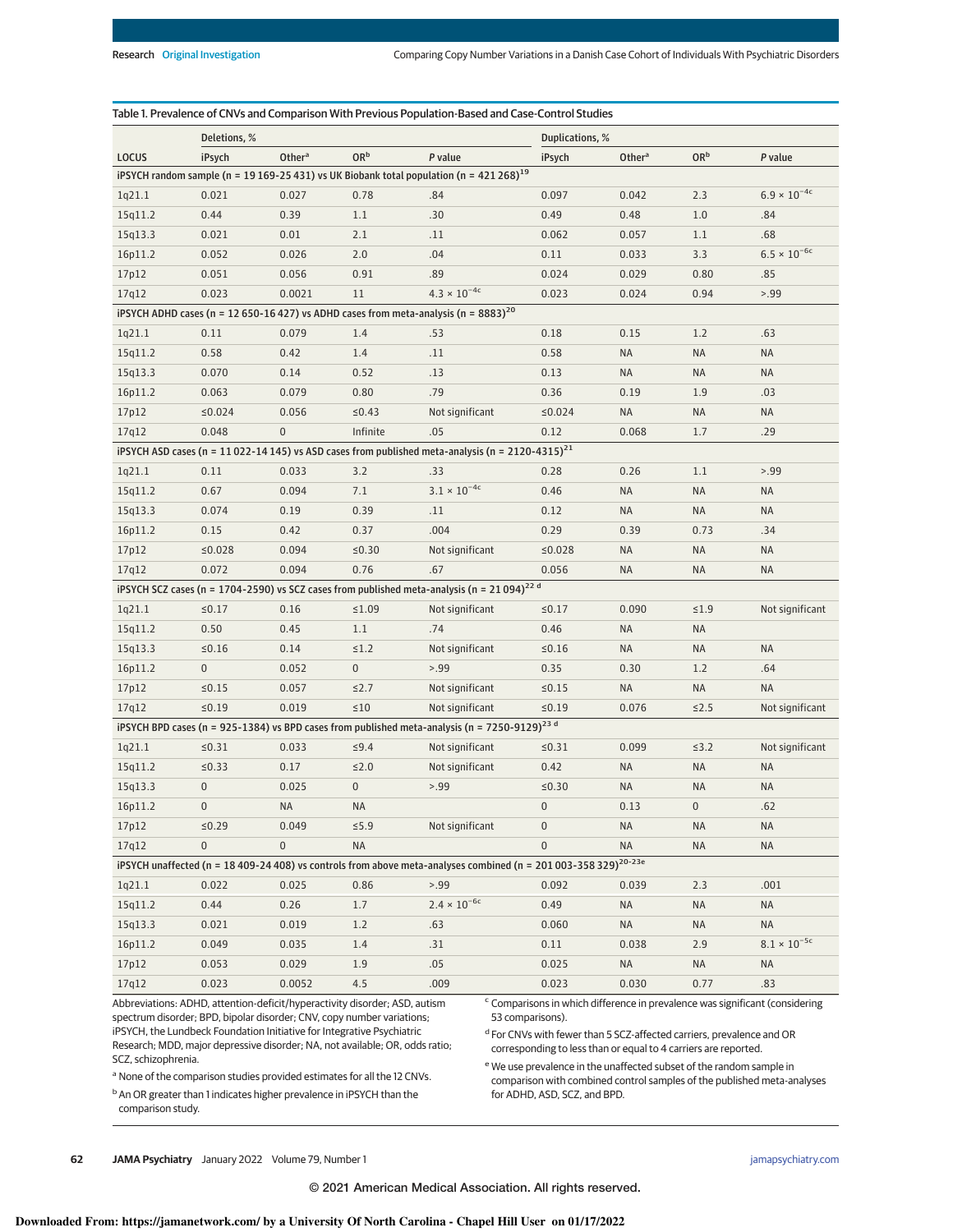## Figure 1. Hazard Ratios (HRs) and 95% CIs at Each Studied Copy Number Variation (CNV) Locus for the 5 Ascertained Diagnoses Separately and Combined (Any Mental Diagnosis)

| Phenotype            | HR (95% CI)       | risk of illness risk of illness | Phenotype            | HR (95% CI)     | <b>CNV decreases CNV increases</b><br>risk of illness risk of illness |
|----------------------|-------------------|---------------------------------|----------------------|-----------------|-----------------------------------------------------------------------|
| 1q21.1               |                   |                                 | 16p11.2              |                 |                                                                       |
| Any mental diagnosis |                   |                                 | Any mental diagnosis |                 |                                                                       |
| Deletion             | $5.1(1.8-14.5)$   |                                 | Deletion             | $2.2(1.0-4.8)$  |                                                                       |
| Duplication          | $2.4(1.4-4.3)$    |                                 | Duplication          | $2(1.1-3.4)$    |                                                                       |
| SCZ                  |                   |                                 | SCZ                  |                 |                                                                       |
| Deletion             | $3.3(0.3-32.3)$   |                                 | Deletion             | $0(0.0-0.0)$    |                                                                       |
| Duplication          | $1.5(0.3-7.6)$    |                                 | Duplication          | $2.7(1.0-7.4)$  |                                                                       |
| <b>BPD</b>           |                   |                                 | <b>BPD</b>           |                 |                                                                       |
| Deletion             | $9.1(0.9 - 89.8)$ |                                 | Deletion             | $0(0.0-0.0)$    |                                                                       |
| Duplication          | $1.7(0.2-14.2)$   |                                 | Duplication          | $0(0.0-0.0)$    |                                                                       |
| MDD                  |                   |                                 | <b>MDD</b>           |                 |                                                                       |
| Deletion             | $5.8(1.5-22.2)$   |                                 | Deletion             | $1.7(0.4-6.8)$  |                                                                       |
| Duplication          | $1.7(0.8-3.7)$    |                                 | Duplication          | $1.3(0.6-2.7)$  |                                                                       |
| ASD                  |                   |                                 | ASD                  |                 |                                                                       |
| Deletion             | $5.1(1.6-15.8)$   |                                 | Deletion             | $2.6(1.2-6.0)$  |                                                                       |
| Duplication          | $3.5(1.9-6.4)$    |                                 | Duplication          | $2.7(1.5-4.8)$  |                                                                       |
| ADHD                 |                   |                                 | ADHD                 |                 |                                                                       |
| Deletion             | $5.4(1.8-16.6)$   |                                 | Deletion             | $1.2(0.4-3.2)$  |                                                                       |
| Duplication          | $2.4(1.3-4.7)$    |                                 | Duplication          | $3.2(1.8-5.6)$  |                                                                       |
| 15q11.2              |                   |                                 | 17p12                |                 |                                                                       |
| Any mental diagnosis |                   |                                 | Any mental diagnosis |                 |                                                                       |
| Deletion             | $1.3(1.0-1.7)$    |                                 | Deletion             | $0.6(0.3-1.2)$  |                                                                       |
| Duplication          | $1.2(0.9-1.6)$    |                                 | Duplication          | $0.6(0.2-1.8)$  |                                                                       |
| SCZ                  |                   |                                 | SCZ                  |                 |                                                                       |
| Deletion             | $1(0.5-2.0)$      |                                 | Deletion             | $0.6(0.1-4.6)$  |                                                                       |
| Duplication          | $1.2(0.6-2.5)$    |                                 | Duplication          | $3.3(0.8-14.3)$ |                                                                       |
| <b>BPD</b>           |                   |                                 | <b>BPD</b>           |                 |                                                                       |
| Deletion             | $0.7(0.3-2.0)$    |                                 | Deletion             | $0.8(0.1-6.5)$  |                                                                       |
| Duplication          | $1.1(0.4-2.7)$    |                                 | Duplication          | $0.0(0.0-0.0)$  |                                                                       |
| MDD                  |                   |                                 | <b>MDD</b>           |                 |                                                                       |
| Deletion             | $1.2(0.9-1.8)$    |                                 | Deletion             | $0.6(0.2-1.6)$  |                                                                       |
| Duplication          | $1.2(0.8-1.7)$    |                                 | Duplication          | $0.5(0.1-1.6)$  |                                                                       |
| ASD                  |                   |                                 | ASD                  |                 |                                                                       |
| Deletion             | $1.4(1.0-2.0)$    |                                 | Deletion             | $0.6(0.2-1.9)$  |                                                                       |
| Duplication          | $1.1(0.8-1.5)$    |                                 | Duplication          | $1.2(0.3-5.1)$  |                                                                       |
| ADHD                 |                   |                                 | ADHD                 |                 |                                                                       |
| Deletion             | $1.2(0.9-1.7)$    |                                 | Deletion             | $0.4(0.1-1.3)$  |                                                                       |
| Duplication          | $1.3(1.0-1.8)$    |                                 | Duplication          | $0.9(0.2-3.5)$  |                                                                       |
| 15q13.3              |                   |                                 | 17q12                |                 |                                                                       |
| Any mental diagnosis |                   |                                 | Any mental diagnosis |                 |                                                                       |
| Deletion             | $3.1(1.0-9.2)$    |                                 | Deletion             | $2.8(0.7-11.8)$ |                                                                       |
| Duplication          | $2.6(1.2-5.4)$    |                                 | Duplication          | $2.6(0.9-7.8)$  |                                                                       |
| SCZ                  |                   |                                 | SCZ                  |                 |                                                                       |
| Deletion             | $8.2(1.7-39.7)$   |                                 | Deletion             | $4.2(0.3-65.0)$ |                                                                       |
| Duplication          | $2.8(0.7-10.2)$   |                                 | Duplication          | $5(0.9-26.7)$   |                                                                       |
| <b>BPD</b>           |                   |                                 | <b>BPD</b>           |                 |                                                                       |
| Deletion             | $0(0.0-0.0)$      |                                 | Deletion             | $0(0.0-0.0)$    |                                                                       |
| Duplication          | $2.7(0.5-14.0)$   |                                 | Duplication          | $0(0.0-0.0)$    |                                                                       |
| MDD                  |                   |                                 | <b>MDD</b>           |                 |                                                                       |
| Deletion             | $3.2(0.8-13.3)$   |                                 | Deletion             | $0.3(0.0-5.0)$  |                                                                       |
| Duplication          | $2.5(0.9-6.5)$    |                                 | Duplication          | $1.2(0.3-5.3)$  |                                                                       |
| ASD                  |                   |                                 | ASD                  |                 |                                                                       |
| Deletion             | $3.6(1.1-12.1)$   |                                 | Deletion             | $6.8(2.0-22.9)$ |                                                                       |
| Duplication          | $2.5(1.1-5.7)$    |                                 | Duplication          | $2.8(0.8-10.1)$ |                                                                       |
| ADHD                 |                   |                                 | ADHD                 |                 |                                                                       |
| Deletion             | $3.4(1.1-11.0)$   |                                 | Deletion             | $4.4(1.2-15.9)$ |                                                                       |
| Duplication          | $2.6(1.1-5.8)$    |                                 | Duplication          | $5.4(1.8-15.8)$ |                                                                       |
|                      |                   |                                 |                      |                 |                                                                       |

ADHD indicates attention-deficit/hyperactivity disorder; ASD, autism spectrum disorder; BPD, bipolar disorder; MDD, major depressive disorder; and SCZ, schizophrenia. The x-axis is on a logarithmic scale.

We also estimated sex-specific HRs for the 5 ascertained diagnoses. Although distinct baseline hazard functions prevent direct comparisons between sexes, we noted significant HRs

for 1 sex with no indication of an association with the other sex at 5 of the 6 loci for 4 of the 5 disorders. Deletion at 16p11.2 selectively increased the HR in females and duplication at 16p11.2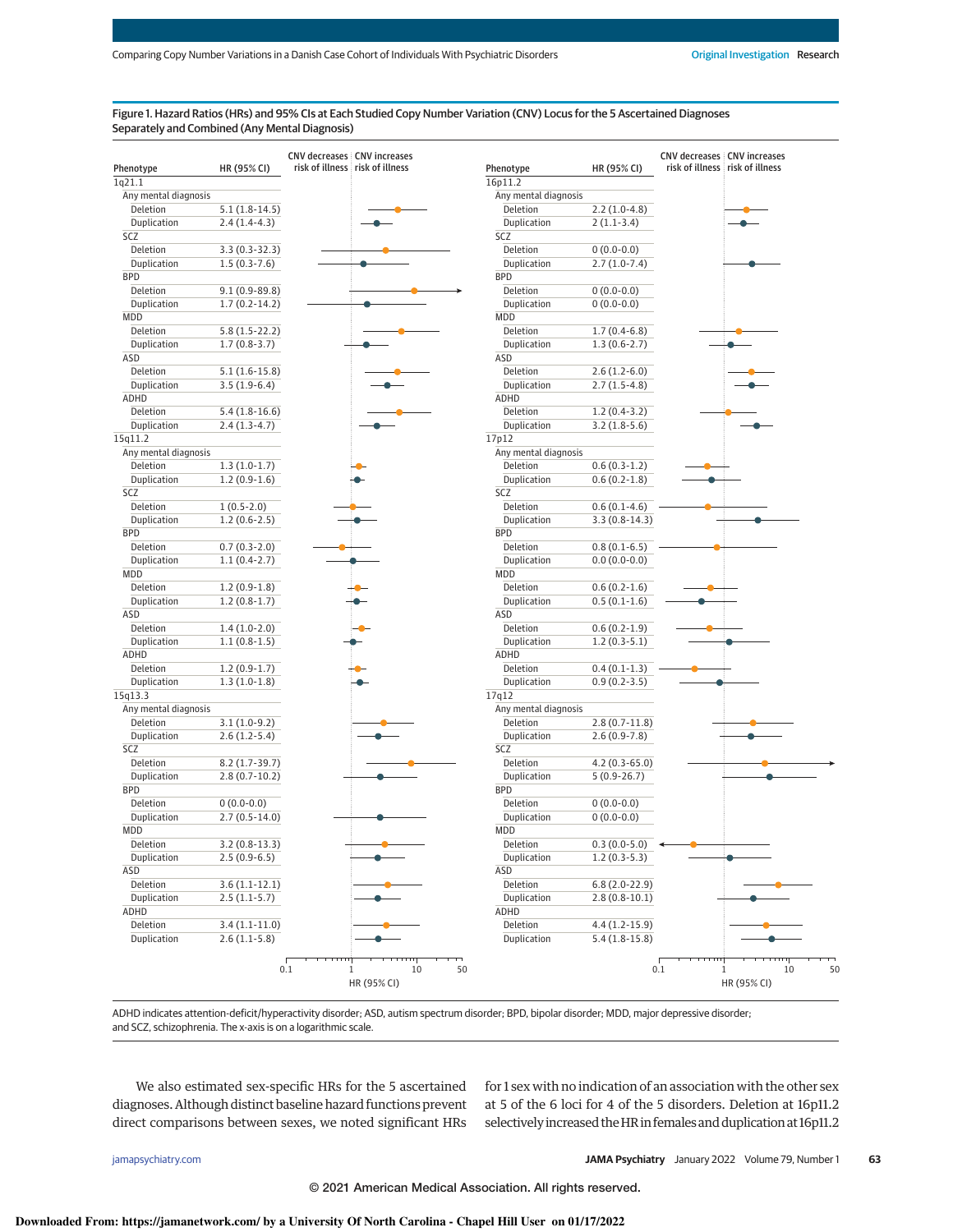### Figure 2. Hazard Ratios (HRs) and 95% CIs Across the 12 Copy Number Variations (CNVs) for Each of the 5 Ascertained Disorders and Combined (Any Mental Diagnosis)









**D** SCZ

**F** BPD



**E** ADHD

|             |                   | <b>CNV</b> decreases | <b>CNV</b> increases |                                                       |
|-------------|-------------------|----------------------|----------------------|-------------------------------------------------------|
| <b>CNV</b>  | HR (95% CI)       | risk of illness      | risk of illness      | CI                                                    |
| 1q21.1 del  | $5.4(1.8-17)$     |                      |                      | $\overline{1}$                                        |
| 22q11.2 dup | $4.3(2.3-8.1)$    |                      |                      | $\overline{c}$                                        |
| 15q13.3 del | $3.4(1.1-11)$     |                      |                      | 1!                                                    |
| 17q12 del   | $4.4(1.2-16)$     |                      |                      | $\overline{1}$                                        |
| 17q12 dup   | $5.4(1.8-16)$     |                      |                      | 1                                                     |
| 15q13.3 dup | $2.6(1.1-5.8)$    |                      |                      | 1!                                                    |
| 1q21.1 dup  | $2.4(1.3-4.7)$    |                      |                      | 1 <sub>0</sub>                                        |
| 22q11.2 del | $1.7(0.67 - 4.4)$ |                      |                      | $\overline{2}$                                        |
| 16p11.2 del | $1.2(0.43-3.2)$   |                      |                      | $\overline{16}$                                       |
| 16p11.2 dup | $3.2(1.8-5.6)$    |                      |                      | 1(                                                    |
| 15q11.2 del | $1.2(0.9-1.7)$    |                      |                      |                                                       |
| 15q11.2 dup | $1.3(1.0-1.8)$    |                      |                      | $\begin{array}{c}\n15 \\ 15 \\ 17 \\ 17\n\end{array}$ |
| 17p12 dup   | $0.86(0.21-3.5)$  |                      |                      |                                                       |
| 17p12 del   | $0.35(0.10-1.3)$  |                      |                      |                                                       |
|             |                   | 0.1                  | 30<br>10             |                                                       |
|             |                   |                      | HR (95% CI)          |                                                       |

|             |                  | <b>CNV</b> decreases | <b>CNV</b> increases |    |    |
|-------------|------------------|----------------------|----------------------|----|----|
| <b>CNV</b>  | HR (95% CI)      | risk of illness      | risk of illness      |    |    |
| 1q21.1 del  | $9.1(0.93-90)$   |                      |                      |    |    |
| 22q11.2 dup | $1.2(0.14-10)$   |                      |                      |    |    |
| 15q13.3 del | $0(0-0)$         |                      |                      |    |    |
| 17q12 del   | $0(0-0)$         |                      |                      |    |    |
| 17q12 dup   | $0(0-0)$         |                      |                      |    |    |
| 15q13.3 dup | $2.7(0.54-14)$   |                      |                      |    |    |
| 1q21.1 dup  | $1.7(0.21-14)$   |                      |                      |    |    |
| 22q11.2 del | $0(0-0)$         |                      |                      |    |    |
| 16p11.2 del | $0(0-0)$         |                      |                      |    |    |
| 16p11.2 dup | $0(0-0)$         |                      |                      |    |    |
| 15q11.2 del | $0.7(0.25-2.0)$  |                      |                      |    |    |
| 15q11.2 dup | $1.1(0.41-2.7)$  |                      |                      |    |    |
| 17p12 dup   | $0(0-0)$         |                      |                      |    |    |
| 17p12 del   | $0.78(0.09-6.5)$ |                      |                      |    |    |
|             |                  |                      |                      |    |    |
|             |                  | 0.1                  |                      | 10 | 30 |
|             |                  |                      | HR (95% CI)          |    |    |

ADHD indicates attention-deficit/hyperactivity disorder; ASD, autism spectrum disorder; BPD, bipolar disorder; MDD, major depressive disorder; and SCZ, schizophrenia. The x-axis is on a logarithmic scale.

selectively increased the HR in males, most notably for ASD; however, the 1q21.1 deletion was associated with BPD only among males (HR, 17; 95% CI, 1.5-189.3) (eFigure 3 in the Supplement).

To provide a complementary view of neuropsychiatric penetrance for the CNVs, we examined the disease trajectories for individuals with and without CNVs at any of the 6 loci,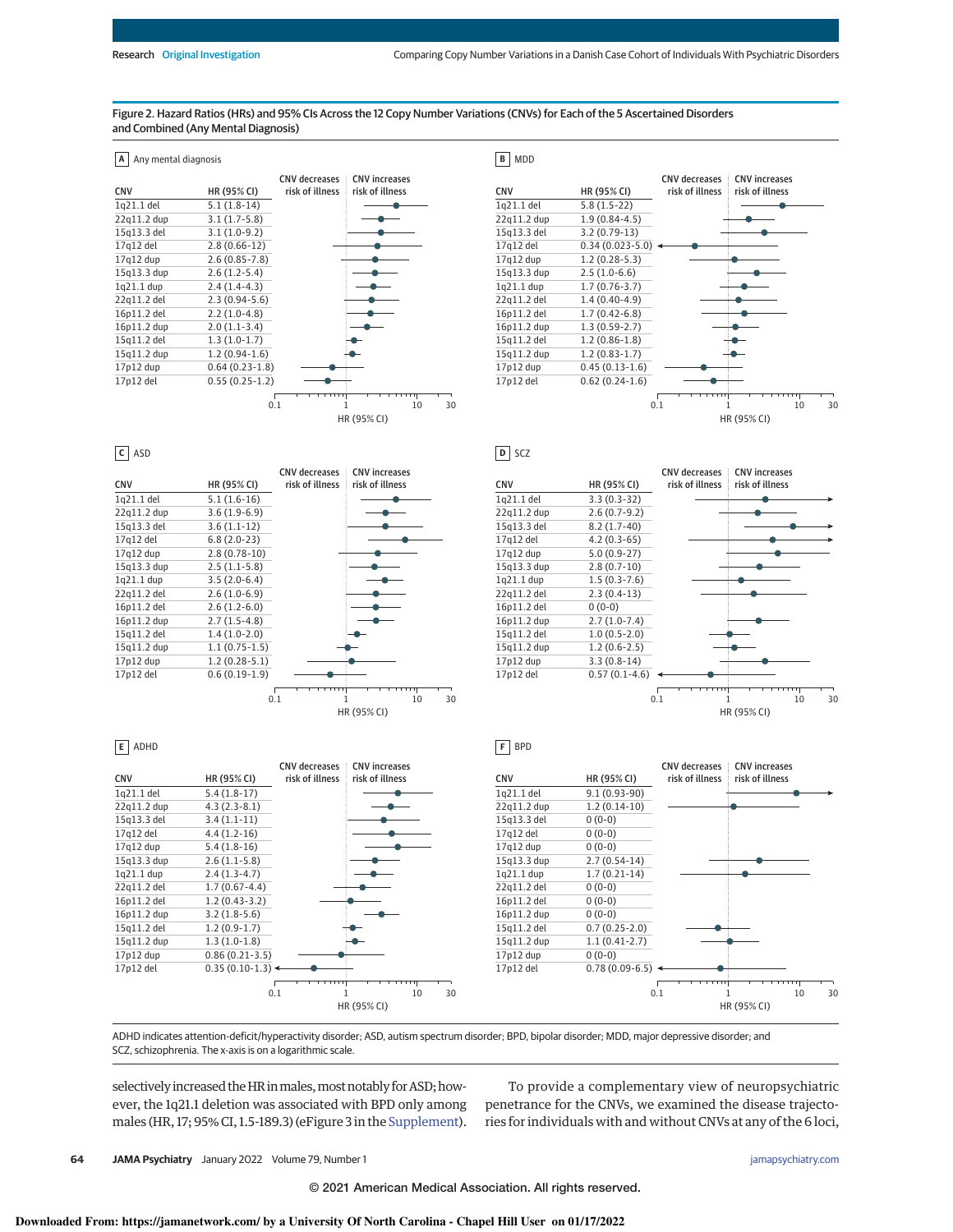calculating the state transition probabilities as a function of age using a multistate survival model.<sup>25</sup> The probability of being assigned a diagnosis of ASD, ADHD, or ID before age 32 years was increased among carriers for all of the tested CNVs, except the 17p12 deletion (1.1% vs 2.9% of individuals without CNV) with the highest probabilities seen for the 1q21.1 deletion (10.7%) and 17q12 duplication (10.6%) (Figure 3). A considerable increase in the risk of ID comorbid with ASD or ADHD was observed for deletions and duplications at 15q13.3 and 17q12; a minor increase was seen for deletions and duplications at 15q11.2 and 16p11.2 and for the duplication at 17p12. Comorbidity between ASD and ADHD was substantially increased for the 1q21.1 deletion and 16p11.2 duplication and slightly increased for duplications at 1q21.1 and 17q12 and deletion of 15q13.3 (Figure 3). We also assessed weighted hazards for epilepsy and ID and found HRs for epilepsy to be significantly increased for 16p11.2 (deletion and duplication) and in carriers of the 17p12 duplication (eTable 4 in the Supplement).

The observations detailed herein hint at the possibility of differential psychiatric risk profiles across CNVs. To test this hypothesis, we ranked the CNVs according to their overall pathogenicity (ie, by HR for any mental diagnosis) (Figure 1), including the 22q11.2 deletion and duplication in these analyses that have also been previously examined (Figure 2).<sup>9</sup> Although the rank order of the 14 CNVs across all diagnoses was largely recapitulated for ASD and ADHD, differences were observed for MDD, SCZ, and BPD. In fact, increased risk of MDD, SCZ, and BPD was mainly observed for CNVs that also conferred a high risk of ASD and ADHD. Again, 17p12 deletion carriers consistently showed a lower risk of disease than those without any of the tested CNVs.

Subsequent analyses found reduced fertility (ie, reduced number of offspring until age 32 years) only in male carriers of 15q11.2 duplications, and a trend for reduced fertility among male carriers of 1q21.1 duplication and female carriers of the 16p11.2 deletion (eFigure 4, eTable 5 in the Supplement). Early mortality hazards (age, 1-32 years) could be estimated only for CNVs at 15q11.2 and were not significantly increased (duplication [n < 5]: mean [SD] age, 18.9 [2.2] years; HR, 1.23; 95% CI, 0.39-3.87;  $P = .72$  and deletion [n < 5]: mean [SD] age, 23.0 [5.0] years; HR, 1.44; 95% CI,  $0.47 - 4.45; P = .52$ ).

In addition, to explore CNV association with specific somatic disorders, we selected disorders that were observed in at least 2 carriers of 1 of the 12 CNVs (n = 18) (eTable 6 in the Supplement) for formal comparison in the case cohort. We observed 9 nominally significant associations involving 7 CNVs (Table 2; eFigure 5 in the Supplement). Most markedly, the 15q13.3 deletion was associated with thyroiditis (HR, 44.8; 95% CI, 10.8-185.4; P< .001), 16p11.2 duplication with febrile seizures (HR, 2.7; 95% CI, 1.5-4.9; P< .001), and 17p12 duplication with gastrointestinal infection (HR, 4.4; 95% CI,1.9-9.9; P< .001). Also, gastrointestinal infections and febrile seizures were significantly overrepresented among carriers of the 17q12 deletion (eFigure 5 in the Supplement).

# **Discussion**

This is, to our knowledge, the first unbiased, populationbased, comparative study of the prevalence of psychiatric illness in individuals with CNVs at the 6 tested loci. For these CNVs, we estimated age-dependent and sex-specific HRs for 5 major psychiatric disorders in a sample truly representative of the Danish population. To our knowledge, we provide the first evidence that the 1q21.1 deletion confers risk for MDD and, in men only, for BPD. Although our study was well powered for MDD (n = 20 084), the observation of risk of BPD was unexpected given the considerably smaller sample size (n = 1272) and possible only owing to the large effect size.

We did not observe an increased risk of mental disorders in individuals carrying the 17p12 deletion; rather, for all ascertained diagnoses, the 17p12 deletion showed HRs below 1 and was ranked as less pathogenic than all other CNVs. Our findings support previous reports of the 16p11.2 duplication increasing risk for ASD,<sup>15</sup> ADHD,<sup>20</sup> and epilepsy<sup>26,27</sup> (HR, 2.7-6.6), and of a high risk of SCZ (HR, 8.2) conferred by the 15q13.3 deletion.<sup>6</sup> Our risk estimates for SCZ, ASD, and ADHD were generally lower across the examined CNVs than previously reported.20-22 The main exceptions from this trend are the 1q21.1 deletion (ASD and ADHD) and 17q12 duplication (ADHD), conferring a 2- to 3-fold higher risk in our study.

Although these discoveries may in part be associated with large, homogeneous patient samples, in particular for ASD, ADHD, and MDD, the overall trend for reduced risk estimates relative to previous studies seems in large part to be associated with a higher CNV prevalence in unaffected individuals from the iPSYCH case cohort compared with control groups in the previous studies $^{20-23}$  (the same trend was seen in the comparison of prevalence between the iPSYCH cohort and the UKB database<sup>19</sup>) (Table 1). This difference in prevalence, and subsequently in risk estimates, most likely arises from the iPSYCH case cohort being ascertained in a different way than the samples of the other studies. In fact, our analysis provides estimates as if we had analyzed the whole Danish population under the assumption that quality control is independent of CNV carrier status and diagnosis. In contrast, the UKB sample is based on voluntary participation, with participants aged 40 to 69 years at the time of recruitment with a response rate of only 5.5%.<sup>28</sup> In addition to the survival bias caused by the participants' relatively older age at recruitment, the UKB sample is underrepresentative of individuals who smoke, have a high rate of alcohol use, and are of low socioeconomic status<sup>29</sup>-all features associated with mental illness. Clinical case-control studies also rely on voluntary participation, with control participants often having been screened for a history of mental disorders.

The population-representative case-cohort design of the present study allowed us to compare and rank CNVs acrossmultiple diagnoses as well as between sexes in a single and consistent set of analyses. First, within-locus analyses revealed more duplications than deletions (ratio 1.33:1); this ratio increased further (to 1.88:1) when discounting the relatively common 15q11.2 CNVs. These ratios are very similar to those seen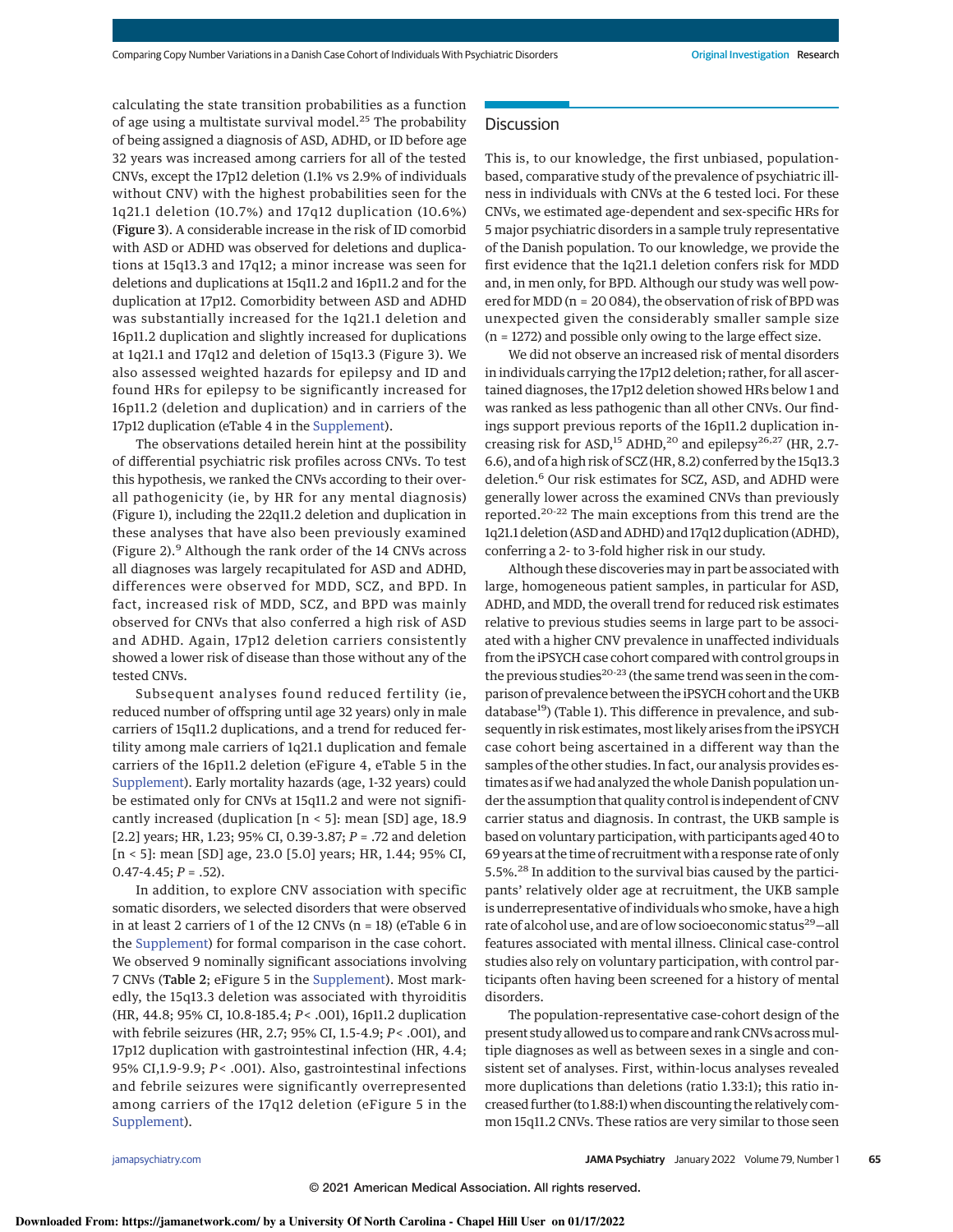

emigrated, or were otherwise lost to follow-up. The distance between 2 adjacent lines represents the probability

emigrated, or were otherwise lost to follow-up. The distance between 2 adjacent lines represents the probability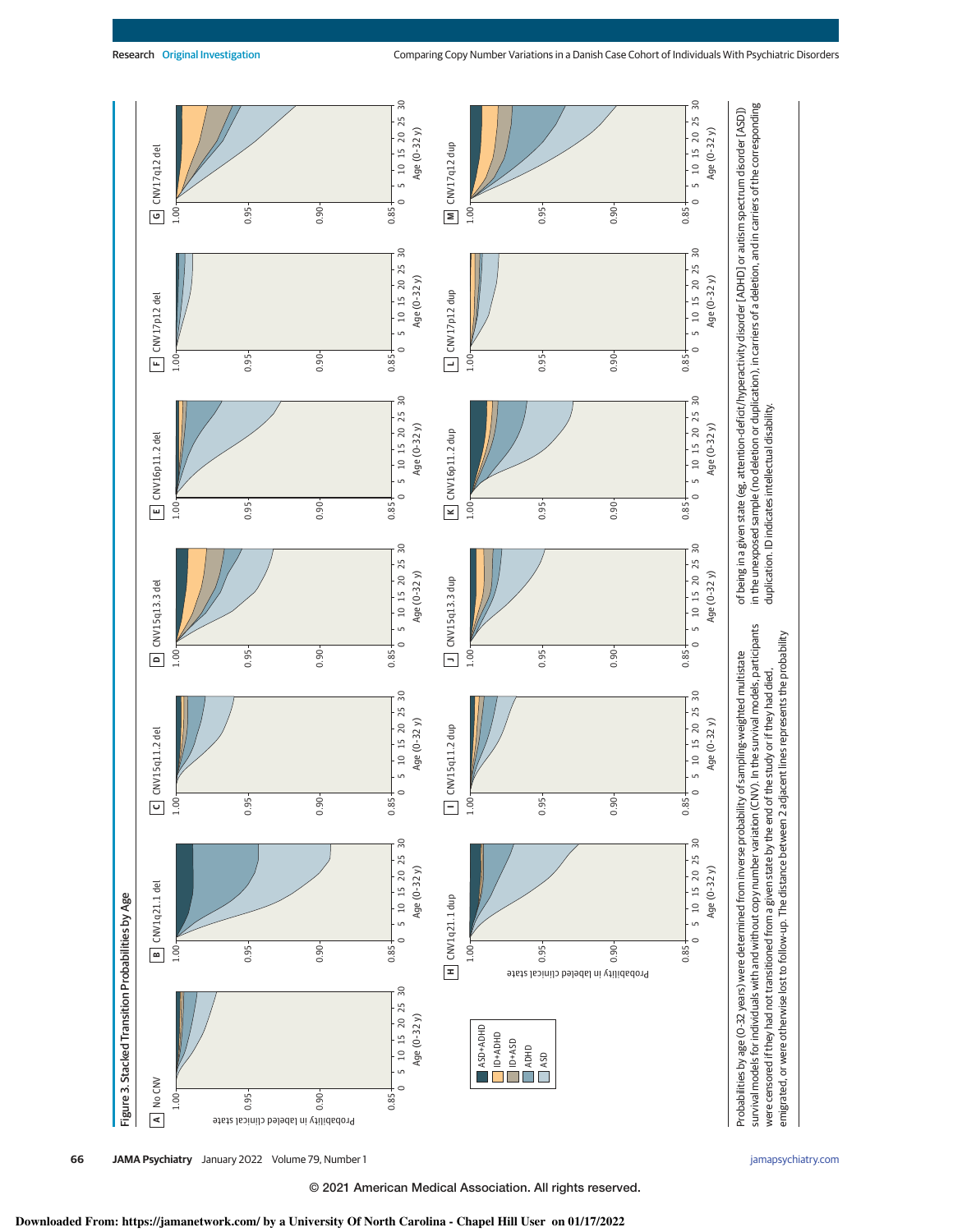Table 2. Somatic Disorders Observed Significantly More Frequently in CNV Carriers Than the General Population

|                                                              |                    |                              |                     |          | Without diagnosis, No. |         | With diagnosis, No. |                |
|--------------------------------------------------------------|--------------------|------------------------------|---------------------|----------|------------------------|---------|---------------------|----------------|
| Locus                                                        | <b>Type</b>        | <b>Diagnosis</b>             | HR (95% CI)         | P value  | <b>Noncarrier</b>      | Carrier | <b>Noncarrier</b>   | Carrier        |
| 1q21.1                                                       | Deletion           | Infection (otitis)           | $2.41(1.19-4.9)$    | .02      | 63588                  | 38      | 6493                | 9              |
| 15q11.2                                                      | Deletion           | Juvenile arthritis           | 4.26 (1.76-10.38)   | .001     | 65426                  | 347     | 225                 | 5              |
|                                                              |                    | Thrombocytopenic purpura     | 4.73 (1.16-19.29)   | .03      | 65 5 72                | 350     | 79                  | < 5            |
| 15q13.3                                                      | <b>Deletion</b>    | Thyroiditis                  | 44.78 (10.81-185.4) | 2.12E-07 | 71756                  | 35      | 83                  | < 5            |
| 16p11.2                                                      | Deletion           | Asthma                       | $2.378(1.19-4.74)$  | .014     | 49461                  | 30      | 6340                | 9              |
|                                                              | <b>Deletion</b>    | Gastrointestinal (infection) | $2.14(0.10-4.6)$    | .05      | 49 5 98                | 31      | 6203                | 8              |
|                                                              | <b>Duplication</b> | Febrile seizures             | $2.71(1.5-4.88)$    | < .001   | 53319                  | 97      | 2482                | 12             |
|                                                              | <b>Duplication</b> | Otitis (infection)           | $1.73(1.04-2.85)$   | .03      | 50542                  | 91      | 5259                | 18             |
| 17p12                                                        | <b>Duplication</b> | Infection (gastrointestinal) | $4.4(1.96-9.88)$    | < .001   | 66821                  | 11      | 8451                | 6              |
|                                                              | <b>Duplication</b> | Syncope                      | $4.23(1.32-13.59)$  | .02      | 72027                  | 14      | 3245                | < 5            |
| 17q12                                                        | <b>Deletion</b>    | Infection (gastrointestinal) | $3.41(1.46-7.9)$    | .005     | 58048                  | 14      | 7312                | $\overline{7}$ |
|                                                              |                    | Febrile seizures             | $4.21(1.42-12.5)$   | .009     | 62478                  | 17      | 2882                | < 5            |
|                                                              | <b>Duplication</b> | Febrile seizures             | $3.07(1.16-8.09)$   | .02      | 62478                  | 31      | 2882                | 5              |
| Abbreviations: CNV, copy number variation; HR, hazard ratio. |                    |                              |                     |          |                        |         |                     |                |

in the UKB (1.46:1 for the 6 loci, and 1.67:1 without 15q11.2) and consistent with previous observations that deletions are more pathogenic and therefore less viable and/or less frequently transmitted than duplications. However, among the loci investigated, we saw no clear trend for more reduced fertility among deletion carriers than duplication carriers (eTable 5 in the Supplement), nor did we find that deletions consistently appeared to confer a higher risk of mental disorders than duplications (eFigure 2 in the Supplement). Also, we did not observe increased mortality among deletion carriers, although the mortality as well as fertility analyses were limited in power by the younger age of the case cohort (1-32 years). It is notable though that duplication-to-deletion ratios were greatest for the 15q13.3 and 1q21.1 loci because these are also the 2 loci in which disparity in psychiatric risk between deletions and duplications is greatest and consistently associated with greater risk in the deletions across diagnoses (eFigure 2 in the Supplement).

Second, the consistent rank order of HRs across diagnoses suggests that the examined CNVs influence the risk of ASD and ADHD similarly and supports the notion that CNVs perturb neurodevelopmental processes common to different mental disorders. However, notwithstanding wide 95% CIs in HR estimates, our findings suggest that some CNVs may pose risks for particular diagnostic outcomes that are out of keeping with the risk they impose for others. Most notably, 17q12 deletion and duplication appear similarly penetrant across most index diagnoses, except MDD, where we saw no trend for increased risk. The hazard rank order also suggests that CNV-conferred risk of adult-onset disorders is linked with a high risk of childhood-onset disorders, possibly informing on part of the clinical heterogeneity of adult mental disorders.

Third, we provide preliminary evidence that CNVconferred risk of psychopathology differs between sexes, with examples involving most of the tested CNVs and disorders. The finding that CNVs at the 16p11.2 locus affect risk of ASD differently, with increased hazards conferred in women by the deletion and in men by the duplication, is particularly interesting given the considerable difference in the baseline hazard for ASD between sexes and may represent an experimental framework important for the identification of disease mechanisms in ASD and more generally in mental disorders.

To gain clinically relevant insight into the developmental dynamism of mental disorders between CNVs, we considered transition probabilities between diagnoses by age, including ID, although this diagnosis was not directly ascertained in the case cohort. The risk of comorbid ID seemed locus- rather than CNV-dependent, being prominent at the 15q13.3 and 17q12 loci and negligible at the otherwise pathogenic 1q21.1 locus. The age dependence of diagnoses and comorbidities in CNV carriers also hints that ASD and ADHD are diagnosed earlier if comorbid with ID. Although this age dependence might reflect more severe forms of the 2 disorders, it could also result from observation bias following the diagnosis of ID, which would suggest that ASD and ADHD in the absence of ID could be diagnosed earlier in life, benefiting affected children and their parents.

We also tested for enrichment of specific somatic disorders in CNV carriers, correcting for mental disorders. The most significant enrichment was found for thyroiditis among 15q13.3 deletion carriers. To date, case series of 15q13.3 deletion syndrome have documented 1 case of congenital hypothyroidism,<sup>30</sup> but we are otherwise not aware of a previously documented association between 15q13.3 and thyroid disease. It remains to be seen whether this association is replicable in other cohorts and whether it reflects a direct primary outcome of haploinsufficiency at 15q13.3 or is a secondary consequence of other factors associated with this CNV (eg, medication treatment). We also found significant associations with different CNVs of other immunerelated disorders, including infections, juvenile arthritis, and thrombocytopenic purpura. Although some of these outcomes have been reported to be associated broadly with mental disorders<sup>31</sup> and may reflect secondary effects of illness, our finding may point toward a primary CNV association with immune system function.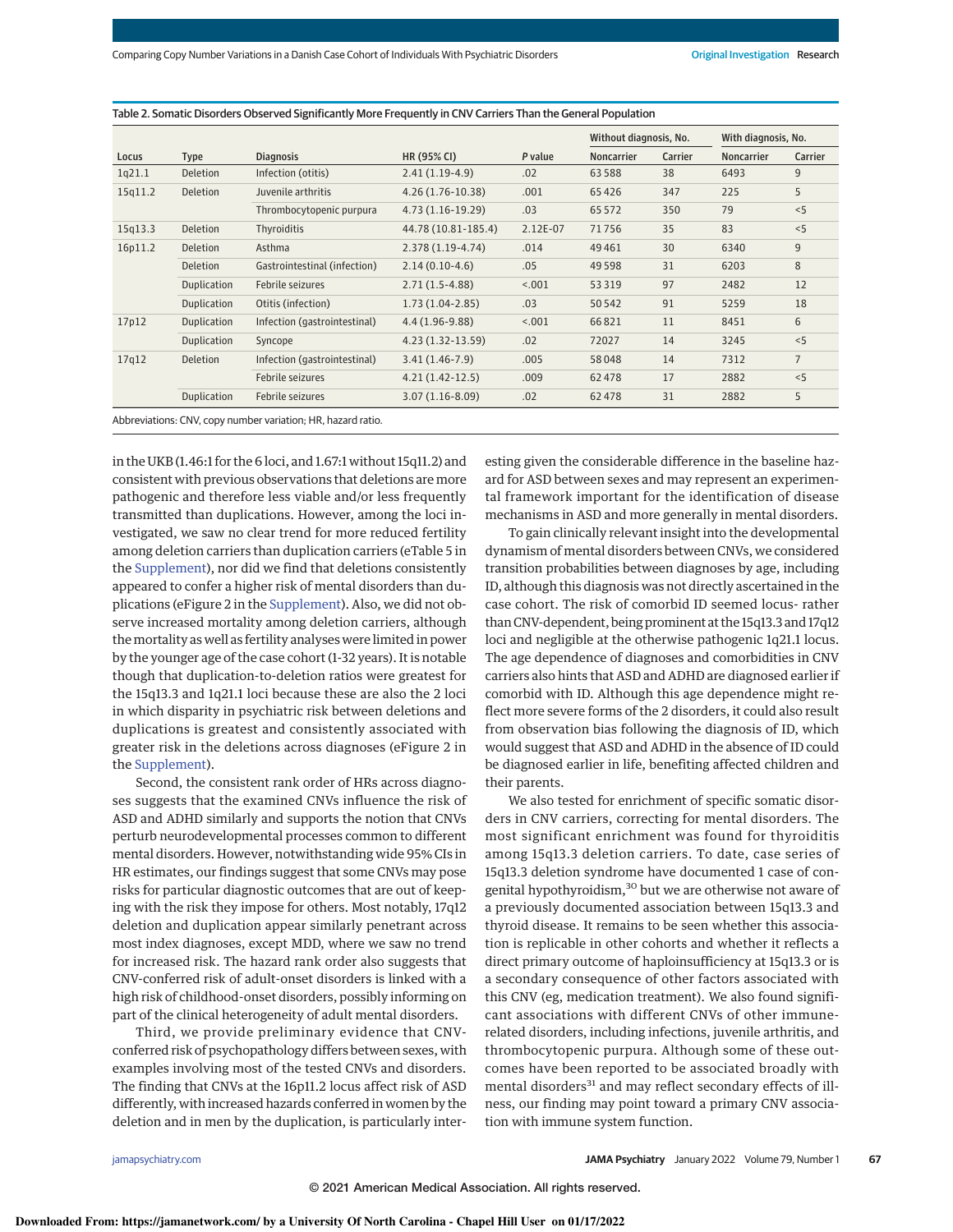Although the iPSYCH case cohort is still relatively young and therefore not yet well powered to estimate CNV-specific associations with fertility, we saw a trend for reduced fertility among female carriers of the 16p11.2 deletion and male carriers of the 1q21.1 and 15q11.2 duplication.We noted that the point estimates of the former 2 CNVs suggest a greater association with fertility than that of the more common 15q11.2 duplication. A previous study on fertility of CNV carriers found the strongest reduction for the 16p11.2 deletion, although more pronounced inmale than female carriers, consistent with this CNV possibly being under particularly strong negative selection (the previous study did not test the 15q11.2 duplication). $32$ 

### Limitations

This study has limitations. Although the uniqueness of the iPSYCH case cohort lies in the genuine representativeness of the Danish population, allowing for estimation of age-dependent absolute risk, our findings must be considered in light of several limitations. First, we were not able to capture subdiagnostic outcomes, which could potentially lead to an underestimation of CNV penetrance for clinically significant psychopathologic outcomes. Second, although our study is the largest populationbased analysis of CNV penetrance, the base rate of CNVs and disease outcomes is such that 95% CIs around our point estimates are still wide. Third, although we applied rigorous quality control and validation of CNV calls, it is possible that errors in genotyping and CNV calling could be limiting our precision in risk

estimation. Future expansion of population-based studies will be an important step forward in this regard.

# **Conclusions**

Notwithstanding the abovementioned limitations, our studyupdates the understanding of genetic risk for psychopathologic disorders in several directions. First, we showed that populationbased analyses generally increase prevalence estimates formost studied CNVs and decrease penetrance estimates formost studied outcomes. Second, we noted a trend toward 17p12 deletion, potentially imparting some protection against risk for psychopathologic disorders. This finding warrants careful targeted follow-up because, if confirmed, it may ultimately point toward new therapeutic opportunities. Third, comparative analysis indicated that the balance of risk between deletions and duplications can vary between loci. Fourth, we observed a largely consistent rank ordering of CNVs by risk across various diagnostic outcomes, with notable exceptions. Fifth, we found evidence that the penetrance of a CNV for psychopathologic disorders may also be modulated by carrier sex, offering potential inroads into the broader phenomenon of sex differences in the prevalence of psychiatric disorders. Sixth, by looking beyond psychiatric outcomes, we noted that some of the CNVs studied appeared to modify risk for selected somatic disorders, which identified new disease associations for future research.

### ARTICLE INFORMATION

**Accepted for Publication:** October 4, 2021. **Published Online:** November 24, 2021. doi:10.1001/jamapsychiatry.2021.3392

**Correction:** This article was corrected on January 5, 2022, to fix a numeric error in Figure 1.

**Author Affiliations:** Institute of Biological Psychiatry, Mental Health Services, Copenhagen University Hospital, Copenhagen, Denmark (Calle Sánchez, Helenius, Montalbano, Ingason, Werge); The Lundbeck Foundation Initiative for Integrative Psychiatric Research, Copenhagen and Aarhus, Denmark (Calle Sánchez, Helenius, Bybjerg-Grauholm, Pedersen, Hougaard, Børglum, Nordentoft, Mors, Mortensen, Montalbano, Thompson, Ingason, Werge); Section of Neonatal Screening and Hormones, Department of Clinical Biochemistry, Immunology and Genetics, Statens Serum Institut, Copenhagen, Denmark (Bybjerg-Grauholm, Hougaard); National Centre for Register-based Research, Aarhus University, Aarhus, Denmark (Pedersen, Mortensen); Centre for Integrated Register-based Research at Aarhus University, Aarhus, Denmark (Pedersen); Big Data Centre for Environment and Health, Aarhus University, Aarhus, Denmark (Pedersen); Department of Biomedicine and iSEQ-Centre for Integrative Sequencing, Aarhus University, Denmark (Børglum, Mortensen); Center for Genomics and Personalized Medicine, Aarhus University, Denmark (Børglum); Copenhagen Research Centre for Mental Health, Mental Health Centre Copenhagen, Copenhagen University Hospital, Copenhagen, Denmark (Nordentoft); Department of Clinical Medicine, University of Copenhagen, Copenhagen, Denmark (Nordentoft, Werge); Psychosis Research Unit, Aarhus University Hospital, Risskov, Denmark (Mors); Department of Neurology, University of California, Los Angeles (Geschwind); Department of Human Genetics, University of California, Los Angeles (Geschwind); Center for Autism Research and Treatment, Semel Institute, David Geffen School of Medicine at UCLA, University of California, Los Angeles (Geschwind); Center for Human Development, University of California, San Diego (Geschwind); Program in Neurobehavioral Genetics, Semel Institute, David Geffen School of Medicine at UCLA, University of California Los Angeles (Geschwind); Section on Developmental Neurogenomics, Human Genetics Branch, National Institute of Mental Health Intramural Research Program, Bethesda, Maryland (Raznahan); Herbert Wertheim School of Public Health and Human Longevity, University of California, San Diego, La Jolla, California (Thompson); Lundbeck Foundation Center for GeoGenetics, GLOBE Institute, University of Copenhagen, Copenhagen, Denmark (Ingason, Werge).

**Author Contributions:** Drs Ingason and Werge contributed equally, had full access to all of the data in the study, and take responsibility for the integrity of the data and the accuracy of the data analysis. Concept and design: Calle Sánchez, Helenius, Pedersen, Hougaard, Nordentoft, Geschwind, Raznahan, Ingason, Werge. Acquisition, analysis, or interpretation of data: Calle Sánchez, Helenius, Bybjerg-Grauholm, Pedersen, Børglum, Mors, Mortensen, Montalbano, Thompson, Ingason, Werge. Drafting of the manuscript: Calle Sánchez, Raznahan, Thompson, Ingason, Werge.

Critical revision of the manuscript for important intellectual content: Calle Sánchez, Helenius, Bybjerg-Grauholm, Pedersen, Hougaard, Børglum, Nordentoft, Mors, Mortensen, Geschwind, Montalbano, Ingason, Werge.

Statistical analysis: Calle Sánchez, Helenius, Montalbano, Raznahan, Thompson, Werge. Obtained funding: Calle Sánchez, Hougaard, Børglum, Nordentoft, Mors, Mortensen, Ingason, Werge.

Administrative, technical, or material support: Calle Sánchez, Bybjerg-Grauholm, Pedersen, Hougaard, Mors, Mortensen, Werge. Supervision: Helenius, Børglum, Geschwind, Ingason, Werge.

**Conflict of Interest Disclosures:** Dr Børglum reported grants from the Lundbeck Foundation during the conduct of the study. Dr Ingason reported grants from Lundbeck Foundation, grants from National Institutes of Health, grants from Aarhus University, and grants from Copenhagen University Hospital during the conduct of the study. Dr Werge reported grants from Lundbeck Foundation and grants from National Institutes of Health during the conduct of the study. No other disclosures were reported.

**Funding/Support:** The Initiative for Integrative Psychiatric Research (iPSYCH) was supported by grants from the Lundbeck Foundation (R165-2013-15320, R155-2014-1724, and R248-2017-2003), the National Institutes of Health (R01 MH124789-01), and the universities and university hospitals of Aarhus and Copenhagen, Denmark. Mr Calle Sánchez acknowledges support from the Lundbeck Foundation (Lundbeck Foundation R286-2018-1510). This research was